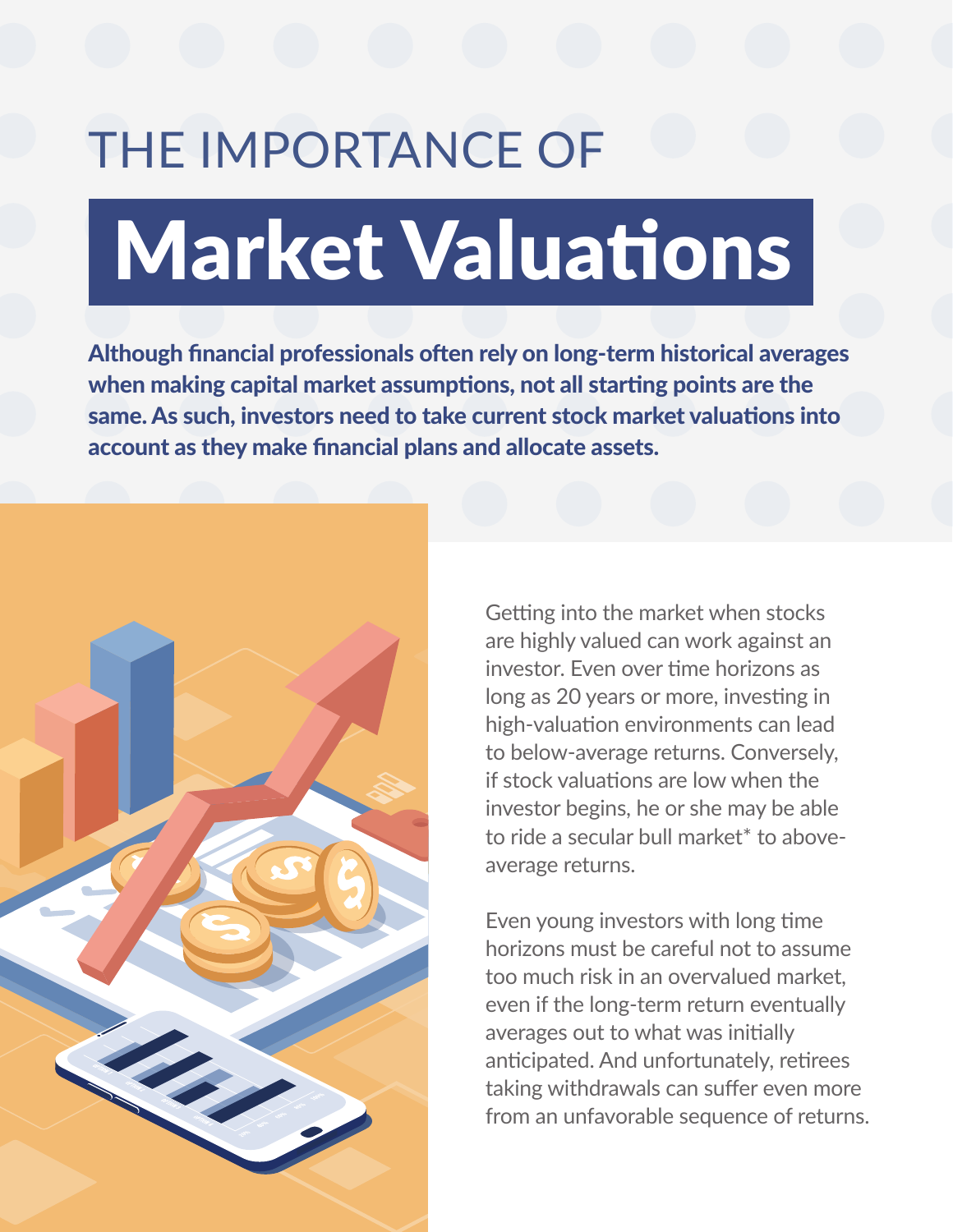## WHERE ARE WE NOW?

The concept is relatively straightforward: Higher valuations tend to lead to extended periods of sub-standard performance. For example, if you bought an index fund tracking the Standard & Poor's 500 (S&P 500) when valuations were at an all-time high in mid-2007, how long would it have taken you to recoup the 38.49 percent decline in the S&P 500 in 2008?

Let's look at it another way:

Suppose you invested in the S&P 500 on January 1, 2008—you would have enjoyed a 70.72 percent cumulative return through December 31, 2018. And you would not have "brokeneven" until March 2012.

Had you waited just over a year and presciently bought at a lower valuation on January 1, 2009, you would have enjoyed a cumulative return on your investment of 177.54 percent.<sup>1</sup>

The lesson here is to avoid risk in high-valuation environments, and consider increasing your risk when valuations are low—in other words, the optimal investment strategy shifts depending on where you are in the secular market cycle.

In case you're wondering:

The forward 12-month P/E ratio for the S&P 500 is 14.4 at the start of 2019.

This P/E ratio is below the 5-year average (16.4) and below the 10-year average (14.6).<sup>2</sup>